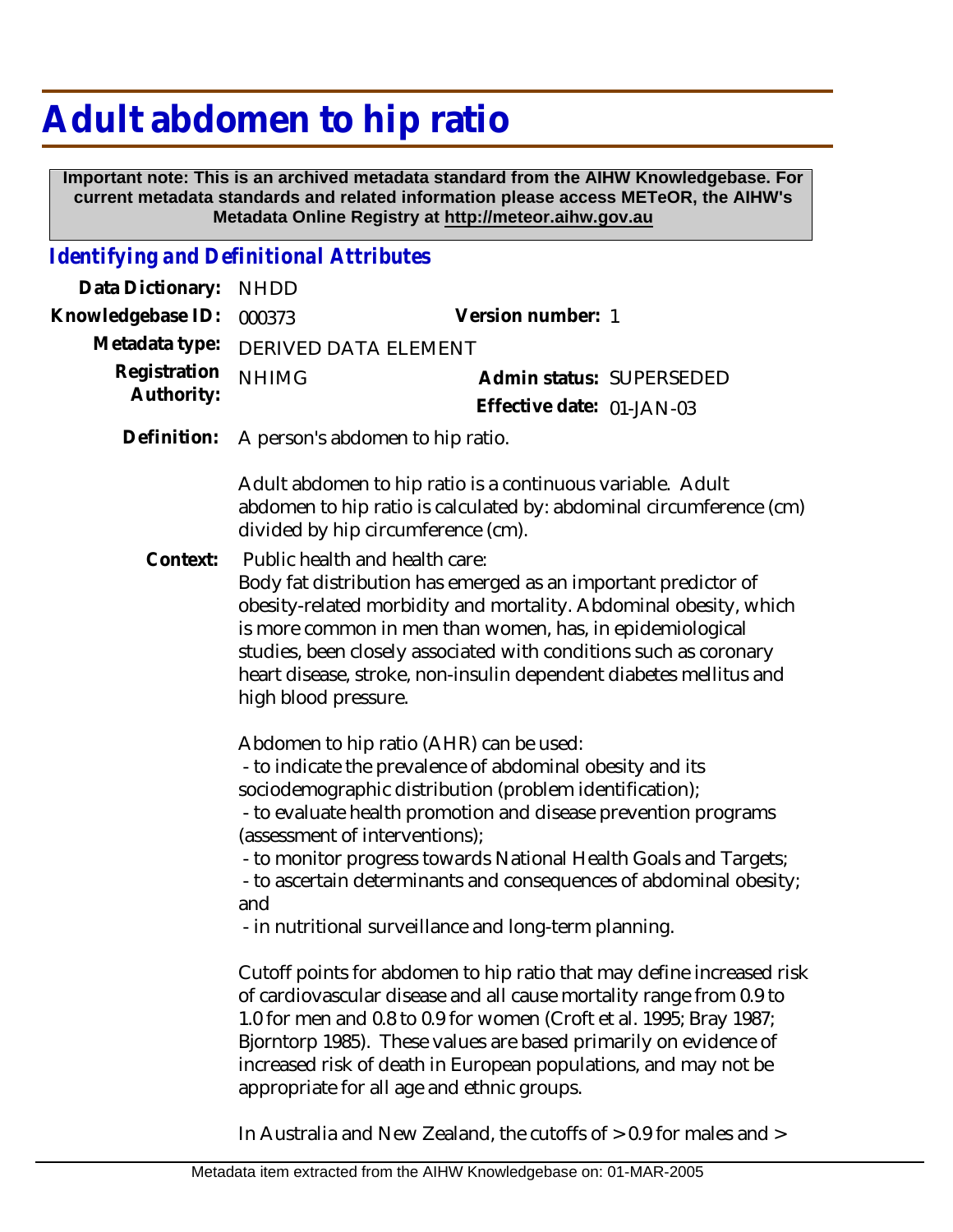0.8 for females were used in the Australian Bureau of Statistics' 1995 National Nutrition Survey.

|                           | <b>Relational and Representational Attributes</b>                                                                                                                                                                                                                                                                           |
|---------------------------|-----------------------------------------------------------------------------------------------------------------------------------------------------------------------------------------------------------------------------------------------------------------------------------------------------------------------------|
| Datatype: Numeric         |                                                                                                                                                                                                                                                                                                                             |
| Representational<br>form: |                                                                                                                                                                                                                                                                                                                             |
| Representation<br>layout: | N.NN                                                                                                                                                                                                                                                                                                                        |
| Minimum Size: 3           |                                                                                                                                                                                                                                                                                                                             |
| Maximum Size: 3           |                                                                                                                                                                                                                                                                                                                             |
|                           | Guide For Use: Adult abdomen to hip ratio cannot be calculated if either<br>component necessary for its calculation (i.e. abdominal<br>circumference or hip circumference) has not been collected (i.e. is<br>coded to 999.9).                                                                                              |
|                           | Collection Methods: AHR should be derived after the data entry of abdominal<br>circumference and hip circumference. It should be stored on the<br>raw data set as a continuous variable and should not be aggregated<br>or rounded.                                                                                         |
|                           | It is recommended that in population surveys, sociodemographic<br>data including ethnicity should be collected, as well as other risk<br>factors including physiological status (e.g. pregnancy), physical<br>activity, smoking and alcohol consumption. Summary statistics<br>may need to be adjusted for these variables. |
|                           | Related metadata: is calculated using Adult hip circumference - measured version 1<br>has been superseded by Waist-to-hip ratio version 2<br>is calculated using Adult abdominal circumference - measured<br>version 1                                                                                                      |

## *Administrative Attributes*

**Source Document:**

Source Organisation: Responsible organisations:

National Health Data Committee (NHDC) / National Centre for Monitoring Cardiovascular Disease, Australian Institute of Health and Welfare.

(See also Comments)

Comments: Submitting organisation:

The Expert Working Group on Data Standards for Indicators of Body Fatness in Australian Adults through the National Centre for Monitoring Cardiovascular Disease, Australian Institute of Health